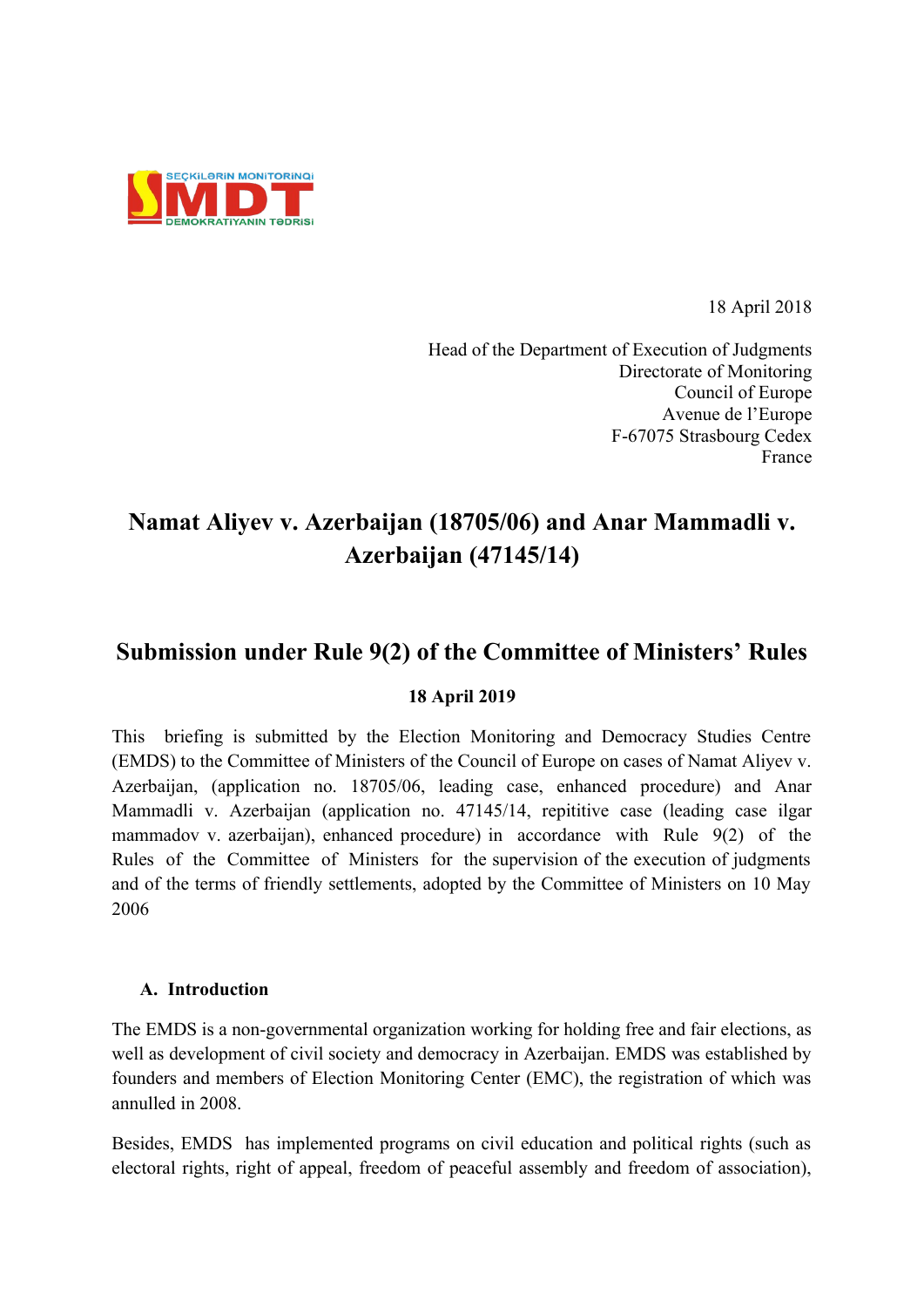citizen participation in public policy, increasing accountability of local and central administrative bodies, as well as protection of political rights. At present, EMDS also deal with protection and promotion of human rights in Azerbaijan.

This briefing is aimed to inform the Committee of Ministers about the recent developments on implementation of the general measures by the Azerbaijani Government with regard to Namat Aliyev v. Azerbaijan as well as individual measures with regard to Anar Mammadli v. Azerbaijan.

## **B. Namat Aliyev group**

## *I. Background of this group of cases*

This group, as a whole, consists of the 23 judgments of the Court. The cases are related to the violations of Protocol No. 1 Article 3 of the Convention which found by the Court regarding the 2005 and 2010 parliamentary elections held in Azerbaijan. It reveals from the cases that violations have been the consequence of the decisions of the **election commissions** and the **domestic court**s.

**The irregularities found in the conduct of the election commissions were as follows:** the applicants' complaints and evidence were dismissed without reasoning; the statements and witness testimony against the applicants were accepted without a proper examination to determine their truthfulness and credibility; the lack of independent examination and reasoning in the decisions cancelling the applicants' registration as candidates or their election; the applicants' lack of participation in the hearing.

**The shortcomings revealed in the decisions of the domestic courts were as follows:** refusal to examine the evidence submitted and failure to take steps to clarify outstanding issues, owing to excessive formalism stemming from the civil procedure rules; the domestic courts merely and simply reiterated the findings made by the electoral commissions; the applicants did not have sufficient time to prepare their defence in the expedited procedure; the erroneous application of the electoral law.

At the first examination of this group of cases at the 1179th meeting held on September 2013, the Committee of Ministers noted that since the results of elections had been confirmed as final, the effects of the violations could only be eliminated by payment of the compensation awarded by the Court

In December 2015, the CM noted that, although parliementary elections were held in 2015, the reforms required to bring the elections in line with international standards, to ensure effective review of the complaints and to prevent arbitrary decisions to be delivered, had not been made. The CM, therefore, called on the Government to start reforms in a short time.

In its  $1265<sup>th</sup>$  meeting held in September 2016, the CM regretted that the Government had not started the reforms so that it reiterated its previous requirements on the reforms.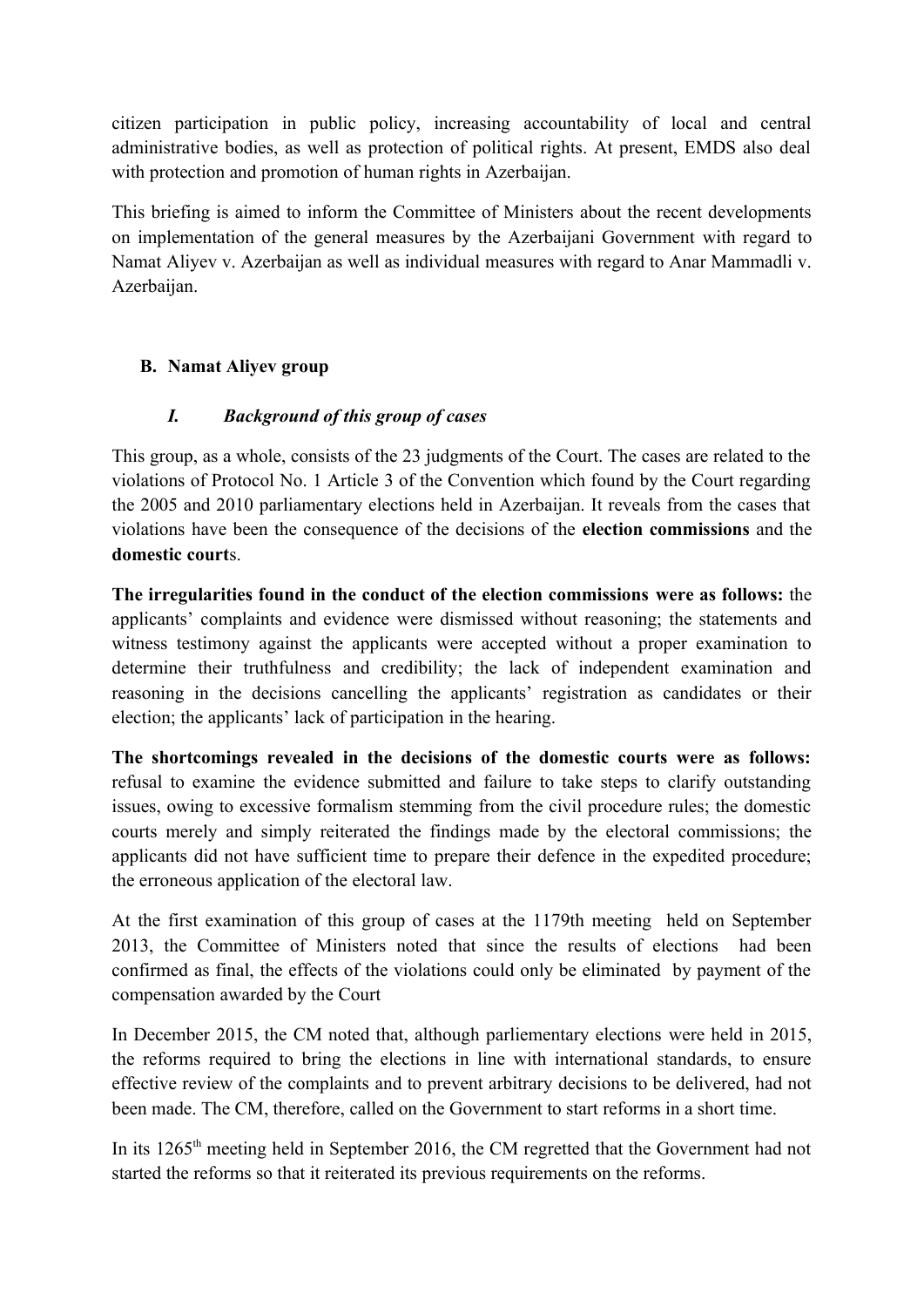In its 1280th meeting held in March 2018, the CM called on to make reforms deriving from the action plan to implement this group of cases.

#### **II. Recent developments relating to the implementation**

Despite these calls by the CM, the Government has failed to take steps in order to improve the operation of election commissions and ensure effective and fair examination of the election-related complaints.

#### **a) Election commisions**

The election commissions' operation still remains as before. Any step forward on their improvement is not observable. The recommendations by the Venice Commission targeting amendments to the election code on composition of election commissions have not been considered by the relevant state bodies. It has not been observed that the Government took any step forward addressing shortcomings by amending legislation. The structure of election commissions, which is composed of the representatives of the parties represented in the parliament, remains unchanged. The election commissions are composed of the representatives of majority, minority and independent deputies. The chairmen of the commissions are the representatives of the ruling party. Although this fact raised concerns regarding the impartiality of the commissions and the Government was recommended to remove this mechanism, no change was brought to the relevant provisions of the Electoral Code. The OSCE/ODIHR, in its 2018 Final Report on Presidential Election in Azerbaijan, noted that the formula for appointing election commissions does not provide for impartial election administration in practice, given that there is no political differentiation between these groups in the parliament that nominate the commissioners.<sup>[1](#page-2-0)</sup>

One of the concerning issues is related to the registration of candidates. After 2005, more serious irregularities emerged with regard to the registration of the candidates. District Election Commissions rejected to register candidates without proper reasoning, and the Central Election Commission (CEC) upheld the decisions of lower commissions without any effective examination. The domestic courts, in turn, upheld the decisions of the CEC. As a result, in every Parliamentary Election held after 2005, the number of registered oppositional candidates declined. In 2005, oppositional "Freedom", "New Economic Policy" blocs and the Azerbaijan Liberal Party were registered in more than 60 districts each, and thus they obtained the right of free airtime and access to media financed by the state budget.<sup>[2](#page-2-1)</sup> Candidates nominated by the ALP, NEP and Freedom blocs were registered in 70, 71 and 61

<span id="page-2-0"></span> $^1$  Final Report of OSCE/ODIHR on Early Presidential Election, 11 April 2018, page 7. [www.osce.org/odihr/elections/azerbaijan/388580?download=true](http://www.osce.org/odihr/elections/azerbaijan/388580?download=true)

<span id="page-2-1"></span> $^2$  Final Report of OSCE/ODIHR on Parliamentary Election, 6 November 2005, page 8, www.osce.org/az/odihr/elections/azerbaijan/17946?download=true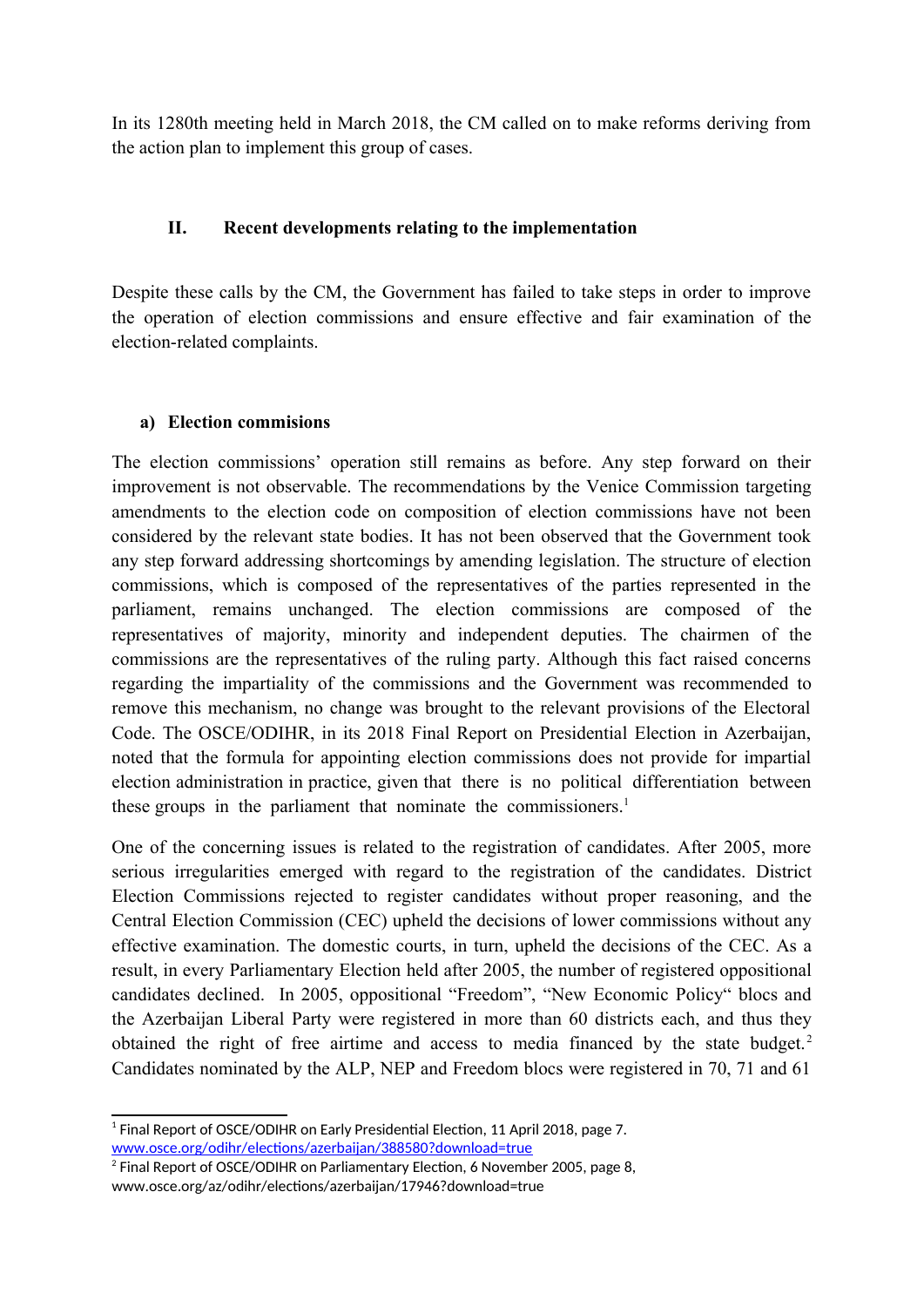districts, respectively.<sup>[3](#page-3-0)</sup> According to the final report of OSCE/ODIHR on Parliamentary Elections held on 7 November, 2010, the APFP–Musavat bloc had 38 registered candidates, out of 88 initially nominated, followed by the 'Karabakh' and 'Reform' blocs, with 34 and 31 registered candidates, out of 95 and 97 initially nominated, respectively, while all 111 candidates nominated by the ruling New Azerbaijan Party were registered.<sup>[4](#page-3-1)</sup> In the Parliamentary Election held on 1 November 2015, National Council, an umbrella organization which was created by the leading oppositional parties, NGO representatives and activists prior to the Presidential Elections in 2013, considered the pre-election environment antidemocratic and boycotted the election. In these elections, ruling New Azerbaijan Party participated with 117 registered candidates. However, oppositional Musavat Party nominated 73 candidates and only 25 of them were registered. Along with this, the Republican Alternative Movement and Nida Civic Movement registered 17 and 1 candidates, out of 24 and 8 initially nominated, respectively. The application of the member of Nida Civic Movement, Zaur Gurbanli, was turned down and he was rejected to be provided with signature sheets due to his conviction, whereas the application of another member of the movement, Uzeyir Mammadli, who also had a conviction, was accepted. On October 29, 2015, three days prior to the election, the Musavat Party declined to participate in the election due to the lack of democratic electoral reforms, total governmental control over the election commission, discrimination against candidates, unjustified rejection to register a large number of candidates nominated by the party, failure to provide candidates and political parties with free airtime for the first time since the independence of Azerbaijan, unlawful decisions made by the Central Election Commission and the District Election Commissions, the Court of Appeal and the Supreme Court during the election campaign.<sup>[5](#page-3-2)</sup>

A Referendum on amendments to the Constitution of September 26, 2016 was held wihout the recommendations of OSCE/ODIHR and EMDS having been taken into consideration. Therefore, fundamental irregularities that had taken place in previous elections were repeated during the Referendum as well. EMDS assessed the Referendum and pointed out that due to shortcomings on situation of democracy and political freedoms prior to and during the Referendum, including the voting day, the Referendum was held with serious violations. Some oppositional forces boycotted the Referendum, the "Republic" campaign group of Musavat party was denied registration. Shortcomings concerning the registration during previous elections continued to be the main obstacle for the opposition groups to take part in the Referendum.

In its **Gahramanli and others v. Azerbaijan** judgment, the Court urged the Government to increase an effort to reform the structural composition of the election commissions with the aim of improving the effectiveness of examination of individual election-related complaints. However, no step has been taken in this respect.

<span id="page-3-0"></span> $3$  Ibid, page 18.

<span id="page-3-1"></span><sup>4</sup> Final Report of OSCE/ODIHR on Parliamentary Election, 7 November 2010, page 10, [www.osce.org/az/odihr/elections/azerbaijan/75655?download=true](http://www.osce.org/az/odihr/elections/azerbaijan/75655?download=true)

<span id="page-3-2"></span><sup>5</sup> <https://www.azadliq.org/a/27331385.html>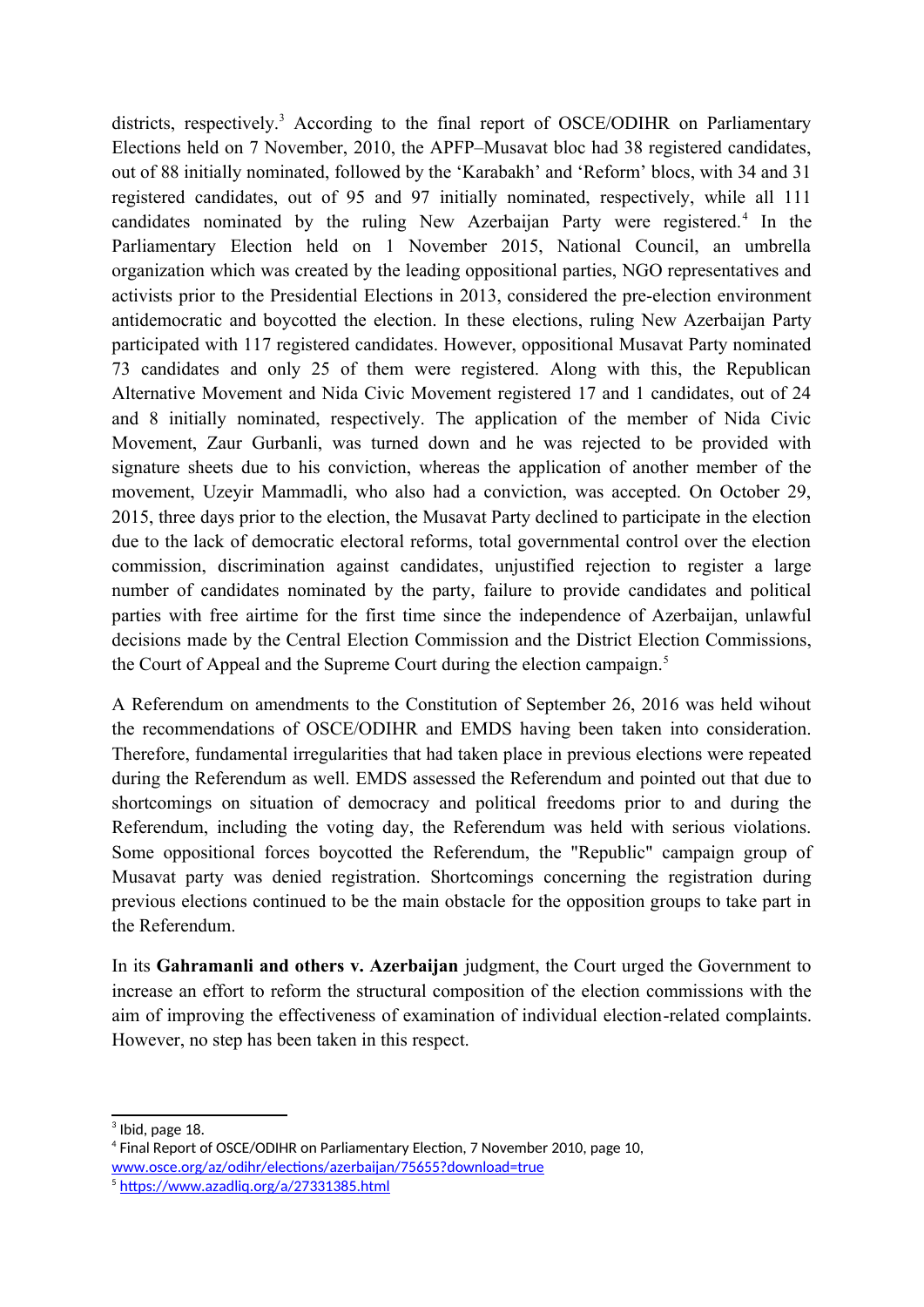In its  $1310<sup>th</sup>$  meeting, the CM noted that in the communication to the CM dated 20 February 2018,<sup>[6](#page-4-0)</sup> the Azerbaijani Government informed it that the Central Election Commission of Azerbaijan regularly organised professional courses on election rights with the aim of increasing the level of professionalism of lower election commission members and for improving their professional skills and capabilities. Such training courses, however, are ill suited to remove systemic problems. Because shortcomings are not mostly related to the professionalism of commission members but related to gaps in the legislation and absence of political will to reform the legislation.

It was observed in the 11 April 2018 presidential election, the composition of the elections commissions stayed untouched. According to the report of OSCE/ODIHR on this election, shortcomings regarding the composition of expert groups verifying the authenticity of the signatures were the reason why two of the presidential candidates were denied registration. Despite irregularities observed by the OSCE/ODIHR and confirmed in the judgments of the Court, nobody among the member of the commissions was held responsible.

Complaints to the election commissions are reviewed by expert groups who were not independent, giving rise to concerns. According to the Election Code, the Central Election Commission forms Expert Groups within the Central Election Commission and the Constituent Election Commissions in order to hear complaints and objections to the relevant commissions on individual cases. The working groups are chaired by members of commissions establishing the group. The Expert Groups also include independent experts, specialists from the relevant state bodies. Therefore, in practise, members of working groups are not independent, as a result they decide in favour of commissions.<sup>[7](#page-4-1)</sup> Notwithstanding, the government did not appear to have considered amendments to the composition of expert groups.

As a result of the above-mentioned reviews, we witness that the number of applications to the Court and judgments of the Court concerning Azerbaijan regarding violations of the right to free election is increasing after each parliamentary election. The Court examined 11 complaints concerning the Parliamentary Election of 2005 and found a violation of Article 3 of Protocol No. 1. Seven other similar applications were struck out by the Court after the Government's unilateral declaration acknowledging the same violations. Concerning the presidential election in 2010, the Court delivered 12 judgments which found a violation of the right to participate in the election of 50 applicants. 8 cases covering 31 applicants are related to the refusal of candidate registration and denial of the effective examination of the complaints from lower election commissions to higher election commissions and courts. 4 cases covering 19 applicants concerned the violations and irregularities on voting day including interference with the election process by electoral commission members, obstruction of observers and ballot-box stuffing, etc.

<span id="page-4-0"></span> $^{\circ}$  1310<sup>th</sup> meeting (March 2018) (DH-DD(2018)178), <u>https://search.coe.int/cm/Pages/result details.aspx?</u> [ObjectID=090000168078af9e](https://search.coe.int/cm/Pages/result_details.aspx?ObjectID=090000168078af9e)

<span id="page-4-1"></span> $^7$  Assessment Report of OSCE/ODIHR on Parliamentary Election of 01 November 2015, page 9, Complaints and Appeals, paragraph 2, available at https://www.osce.org/odihr/elections/azerbaijan/179216?download=true ,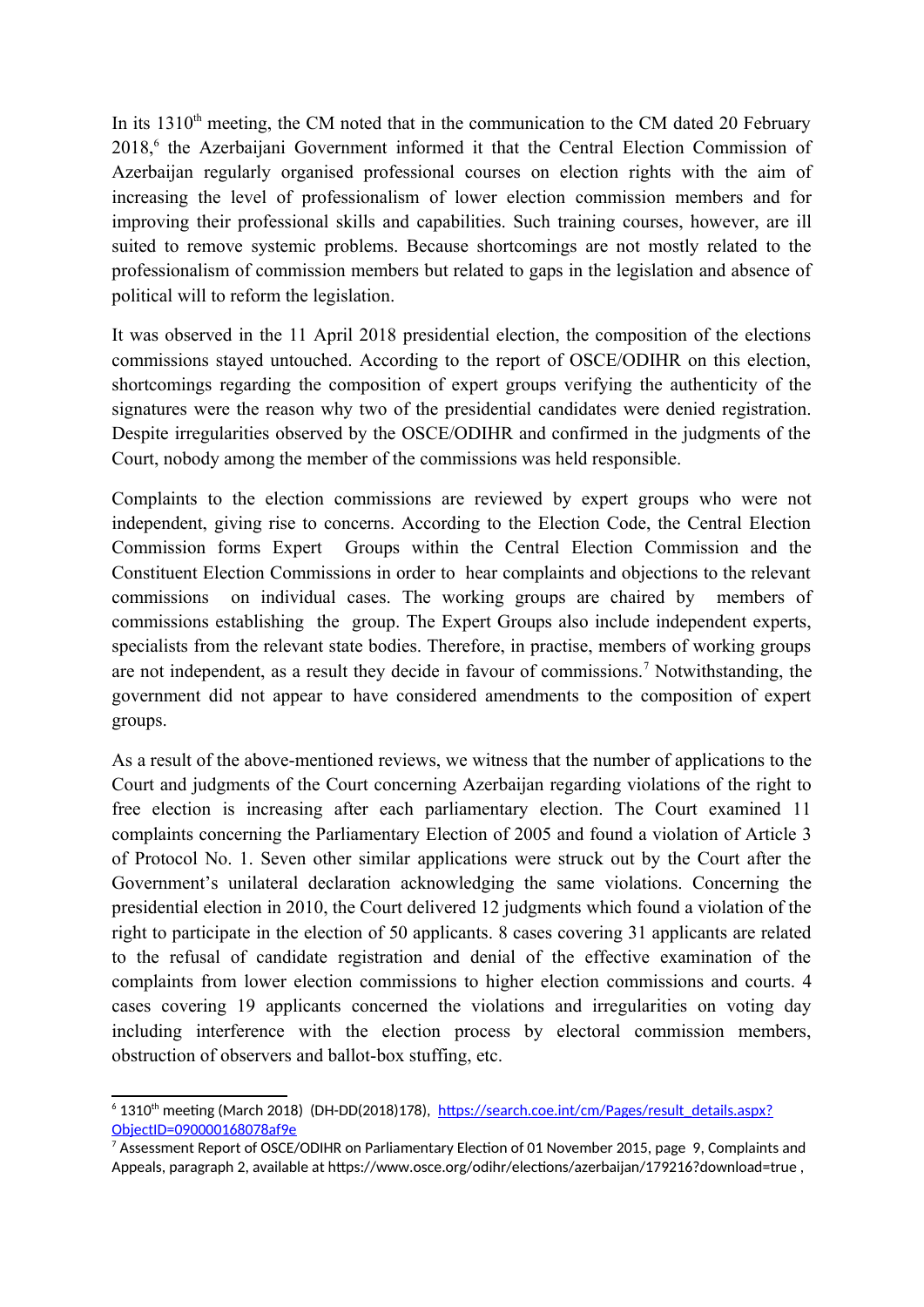#### **b) Domestic courts**

Despite the fact that the right to stand as a candidate in elections concerned the applicant's political rights and did not have any bearing on his "civil rights and obligations" within the meaning of Article 6 § 1 of the Convention, the violation of the right to a fair trial, in a broad meaning, is also the case in the complaints on electoral rights.

Non-compliance of the domestic courts' decisions with the fair trial requirements is not only oberved in the election-related cases but also in all politically-motivated cases.

Judicial bodies' decisions on alleged violations of all kind of rights, including electoral rights, are almost always in favor of the bodies from which the complaints are lodged. These bodies include election commissions, prosecution authorities, law enforcement agencies, etc. This issue has always been raised before the relevant authorities but to no avail. $^8$  $^8$  In such cases, the complaints to the domestic courts are not subjected to fair and effective scrutiny. The domestics courts fail to comply with positive obligations of the State deriving from international and regional human rights instruments such as the European Convention to which Azerbaijan is party. The applicants are not given adequate time to prepare their defence and the petitions are not granted as a rule. This is also the case in all politicallymotivated cases.

The amendments to the Azerbaijani legislation (Code of Civil Procedure, Code of Administrative Prosedure as well as Law on Lawyers and Legal Practise) on 31 October 2017 regulating the representation of citizens in the domestic courts. According to the amendments, citizens can be represented in courts only by lawyers who are a member of the Azerbaijan Bar Association. Considering that the number of bar members in the country with 10 million people is app. 1500 and the Azerbaijan Bar Association is under the influence of the authorities, these amendments left the majority of people before the domestic courts alone. As a result of the amendments, more than 5000 lawyers were unable to act as legal representative in the civil and administrative courts of first and appellate instances. In order to increase the number of bar members, two-stage exams were held by the Azerbaijan Bar Association. The lawyers who had been actively involved in representing political prisoners and who had the prospect to continue the defence as bar members were subjected to arbitrary decision so that all of them were put aside in the second round of the exam.

Since the end of 2017, pressure on and persecution of the lawyers involved in the defence in politically motivated cases have intensified. In 2018 two lawyers were disbarred from the Azerbaijan Bar Association, four lawyers' legal practise was suspended, two lawyers were reprimanded. In 2019, at least one lawyer's legal practise was suspended. As a result, the majority of the political prisoners were deprived of the right to defence. The Working Group on Unified List of Political Prisoners which was established by and composed of human

<span id="page-5-0"></span> $^{\rm 8}$  Politically Motivated Administrative Detentions in Azerbaijan, published by EMDS,  $\,$  a part of the document socalled ' Court rulings on administrative detentions', available at [https://smdtaz.org/en/politically-motivated](https://smdtaz.org/en/politically-motivated-administrative-detentions-in-azerbaijan/)[administrative-detentions-in-azerbaijan/](https://smdtaz.org/en/politically-motivated-administrative-detentions-in-azerbaijan/)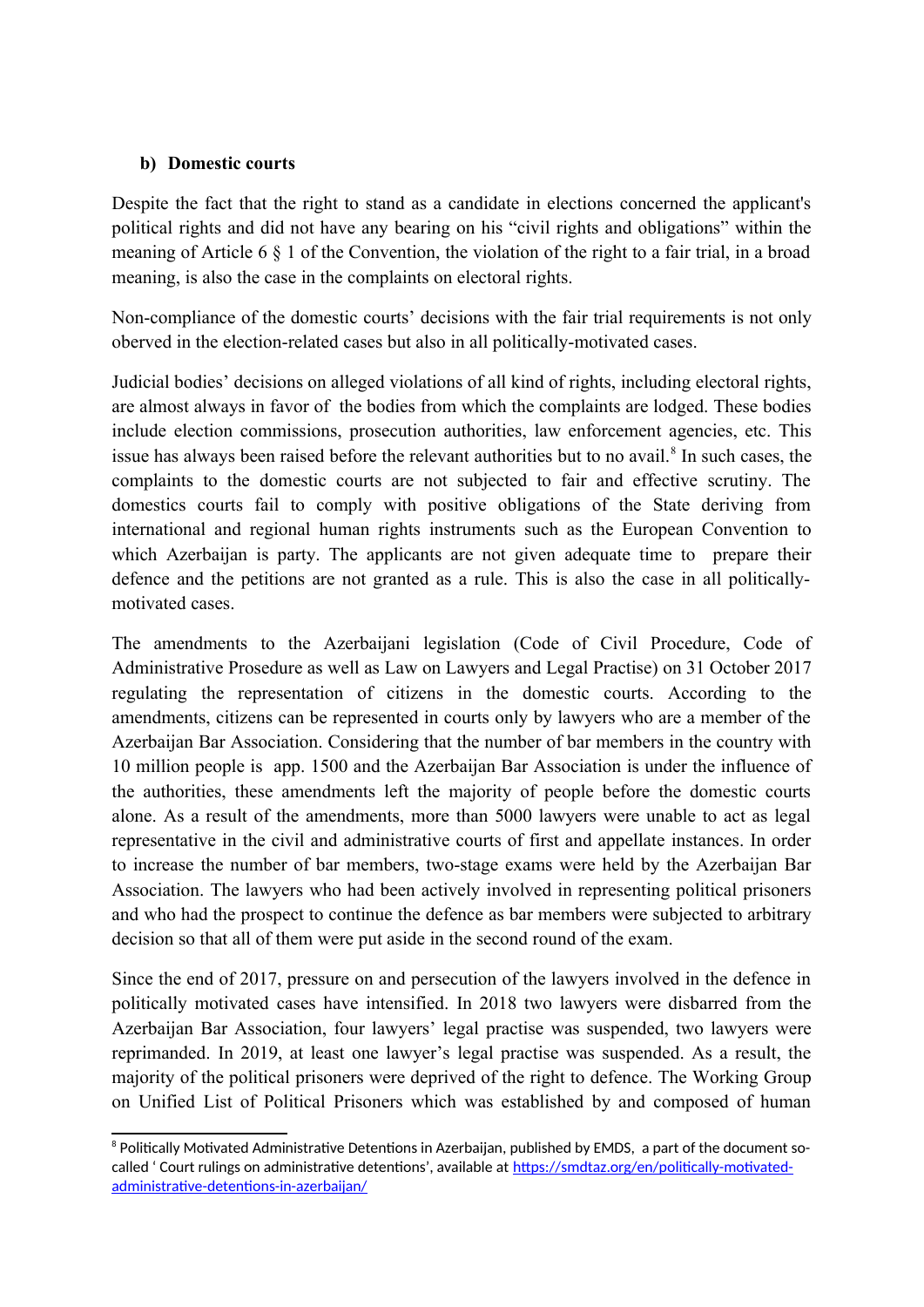rights defenders, lawyers, journalists and experts (EMDS chairman Anar Mammadli is a member of the group) has requested the Human Rights Commissioner of the Council of Europe to urge the European Court of Human Rights to proceed the human rights cases from Azerbaijan without exhaustion of domestic remedies due to the lack of professional independent legal representation in the local courts.

As a result of lack of indepence and impartiality and safeguard against arbitrariness in the domestic courts, there are 70 political prisoners including 5 journalists, 31 political activists, journalists and civil society representatives right now who are under travel ban in the country.[9](#page-6-0)

The same shortcomings are also encountered in the politically-motivated administrative arrests. In its 21 judgments on the cases in the Gafgaz Mammadov Group, the Court concluded that 71 applicants had been administratively arrested due to unfair trial in which the complaints and evidence were not duly examined and the courts relied only on the police versions and denied all other evidences submitted by the applicants. In the last year, up to 150 persons were sentenced to up to three months of administrative politically-motivated arrest.<sup>[10](#page-6-1)</sup> In these cases, first instance courts automatically upheld the decisions of police and appellate courts. In turn, the appelate courts upheld those of the first instance courts without due examination.

On 1 March 2019, Azerbaijan President, in his speech, finally acknowledged that reforms were needed in the judicial system of Azerbaijan. On 3 April 2019, he issued a presidential decree on deepening judicial and legal reforms.<sup>[11](#page-6-2)</sup> However, at the same time it is observed that the political activists are still persecuted and punished through the domestic courts. On 30 March 2019 Bayram Mammadov, former political prisonser also known as a prisoner of graffiti was detained and sentenced to 30 days of administrative arrest only 13 days after he was released by presidential pardon decree.<sup>[12](#page-6-3)</sup> Besides, on 30-31 March 2019, four Popular Front Party members were sentenced to up to 30 days of administrative arrest due to the prospect of an authorised rally planned to be held on 7 April.

All these arbitrary decisions are the consequence of impartiality and non-neutrality of the courts, which remains a serious unsolved problem in Azerbaijan. These issues can be solved only through judicial reforms and political will.

## **III. Conclusion and Recommendations**

As it was previously mentioned, despite the numerous calls by the Committee of Ministers, general measures applied in the process of the implementation of the judgments concerning

<span id="page-6-0"></span> $^{\circ}$  EMDS issued assessment report on politically-motivated travel bans on 14 February 2019, available at <https://smdtaz.org/wp-content/uploads/2019/02/EMDS-160119.pdf>

<span id="page-6-1"></span> $10$  EMDS issued assessment report on politically-motivated administrative detentions on 15 April 2019, available at <https://smdtaz.org/wp-content/uploads/2019/04/AD-doc.pdf>

<span id="page-6-2"></span><sup>11</sup> <https://president.az/articles/32587>

<span id="page-6-3"></span><sup>12</sup> <https://www.hrw.org/news/2019/04/03/azerbaijan-youth-activist-freed-then-re-arrested>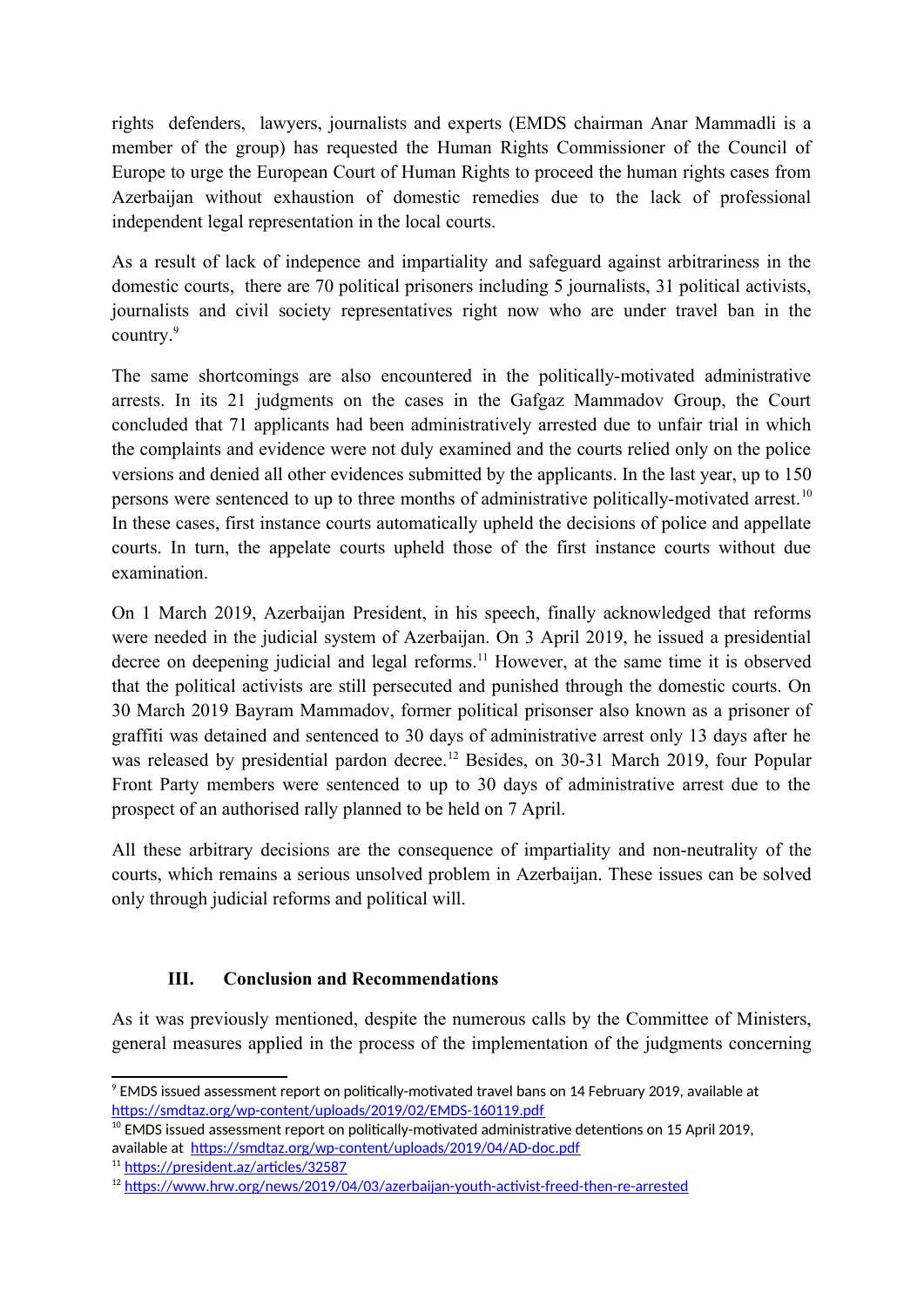the Namat Aliyev group were not comprehensive, actions were superficial and did not contribute significantly to the resolution of the problem. It is clear that the main reason of irregularities taking place in election commissions and courts is not a lack of professionalism of commission members and the judges, but that the problems are more fundamental. The main reason for the violations is the composition of the commissions and domestic courts, their dependence on the outside influence and the absence of mechanism to shield them from such an influence which leads to arbitrary decisions being delivered. Despite the recommendations by OSCE/ODHR as well as EMDS, on making reforms regarding election commissions, ensuring effective examination of the complaints before the local courts, calls for the implementation of judgments the Court, shortcomings remained unchanged as the government implemented only cosmetic changes and did not take any serious steps. There are two ways to eliminate these irregularities and prevent them from happening in the future: political will and reforms in the judicial and legal system.

Taking into consideration the aformentioned, EMDS asks the Committee of Ministers to call on the Azerbaijani government to include the following recommendations into its action plan. EMDS believes that it is important to start the implementation of these recommendations as soon as possible, so the next elections can be free and fair.

#### *On election commissions:*

- The election commissions should be formed based on political parity principle in order to ensure their independence.
- Refusal to register candidates should be well-grounded, reasoned and based on facts. Authorities should carry out an effective and thorough investigation on all complaints and violations happening during any stages of the elections, and hold accountable all responsible persons including commissions members who are involved in violations.
- Transparency of signature verification process should be ensured offering information to candidates about the deficiencies and providing a genuine opportunity to correct them.
- The recommendations of local and international institutions on the improvement of the Election Code, including those of the Venice Commission of the Council of Europe and the OSCE/ODIHR, should be properly addressed by the government.
- Complaints to the election commissions should be reviewed by experts groups that are independent from the executive. The candidates should be given an opportunity to participate both at the process of evaluation of their cases by the experts and at the process of examination of their complaints.
- The composition of election commissions should be reformed. Those who played any role in violations in previous elections should be held responsible and replaced.

## *On the local courts:*

**-** Courts should examine the cases objectively and comprehensively, substantiate their conclusions and indicate the legal basis for their decisions. Results of the elections should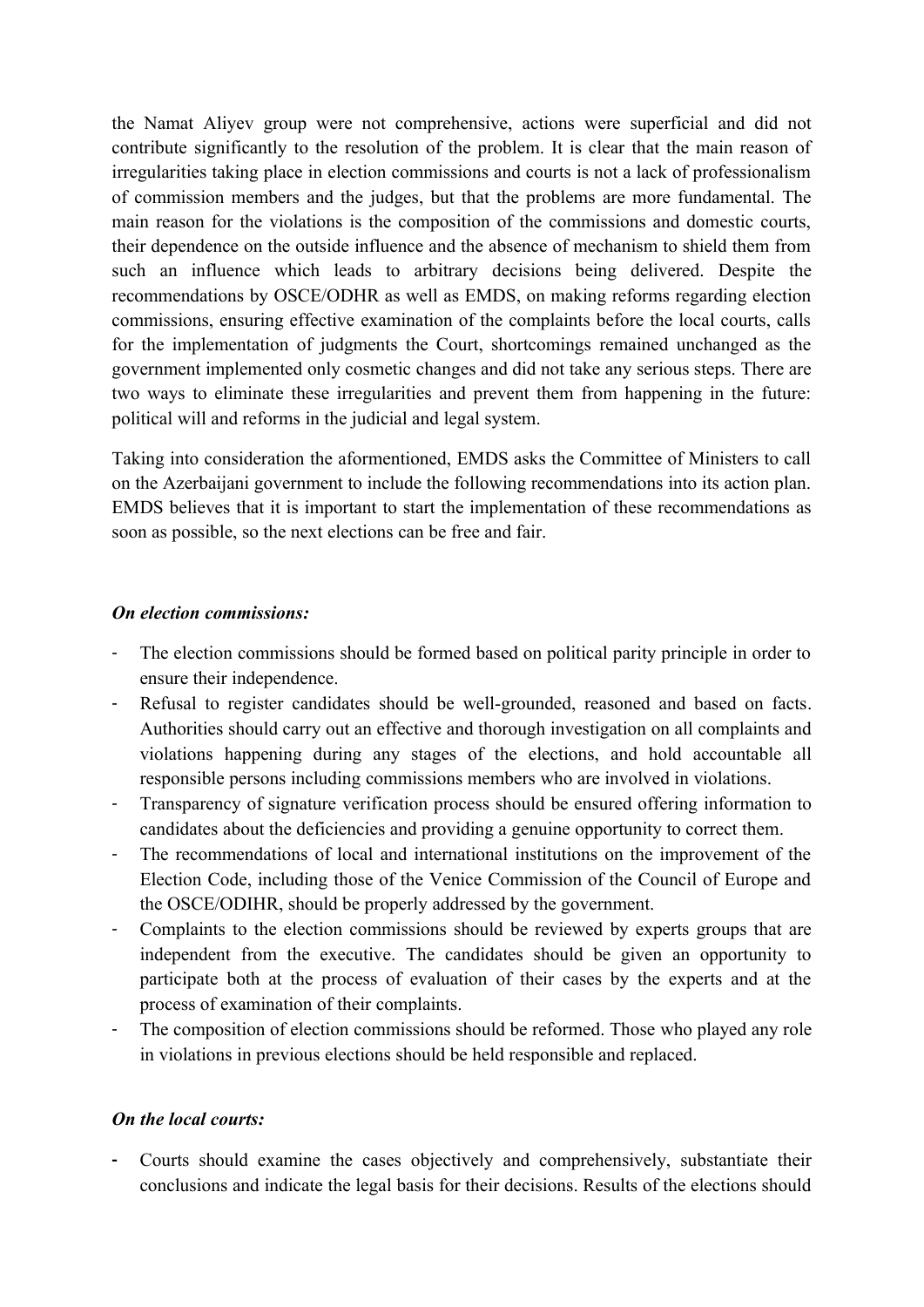not be confirmed by the Constitutional Court unless the examination of the complaints concerning election results has been finished, provisions allowing this procedure directly or implicitly should be taken out of the legislation and provisions which can prevent this mechanism should be enacted instead.

- *-* In order to prevent interference of the executive power with the work of judicial power, the judges should be chosen directly by the judicial system and procedural rules should be determined by the court system. If the legislation allows appointment of judges by the Government, in this situation the appointment should be implemented in a highly transparent environment, it should be obvious that the decisions were made according to objective criterias and the legislation should be provided with the special mechanism in order to prevent cases of arbitrariness during the appointment process.
- **-** An Independent Judicial-Legal Council should be established. The significant part of the composition of this Council should be chosen by the judicial power.
- **-** Independent Judicial-Legal Council should play a key role not only in appointment of judges, but also their appointment to higher judiciary positions or their punishment if required. If the judges would be subjected to disciplinary responsibility it should be implemented by the judicial power.
- **-** It is necessary to provide for sanctions and penal measures to protect judges from external influence they may be subjected. The punishment should be more strict if the interference is made by other power branches. Accountability of the judges before outside body should be eleminated both in theory and practice.

## *On the advocacy institution*

- **-** Admission to the Bar should be implemented by the body established by the Bar Association and the role of the executive power in the admission process should be minimised.
- **-** Admission to the Bar should be transparent, the presence of the third person as an observer should be ensured and video of the exams should be recorded. In this case the complaints of the candidates who were not admitted to the Bar Association on political grounds can be investigated more fairly.
- **-** Law offices should have certain autonomy. The role of Bar Association Presidium in their establishement should be minimmised. The consent of the Presidium should not be required, they should be just informed about the start of a new law office. This mechanism is very important for the autonomous work of the lawyers and this will prevent them from being influenced by the Presidium management.
- **-** Provision related to penalty measures imposed on lawyers should be very clear in legislation and should not give a way to any abuse of power, provisions restricting autonomous activity of the lawyers should be repealed from legislation regulating bar *institution*
- **-** Political will should be demonstrated along with legal reforms ensuring autonomy of the Bar Association.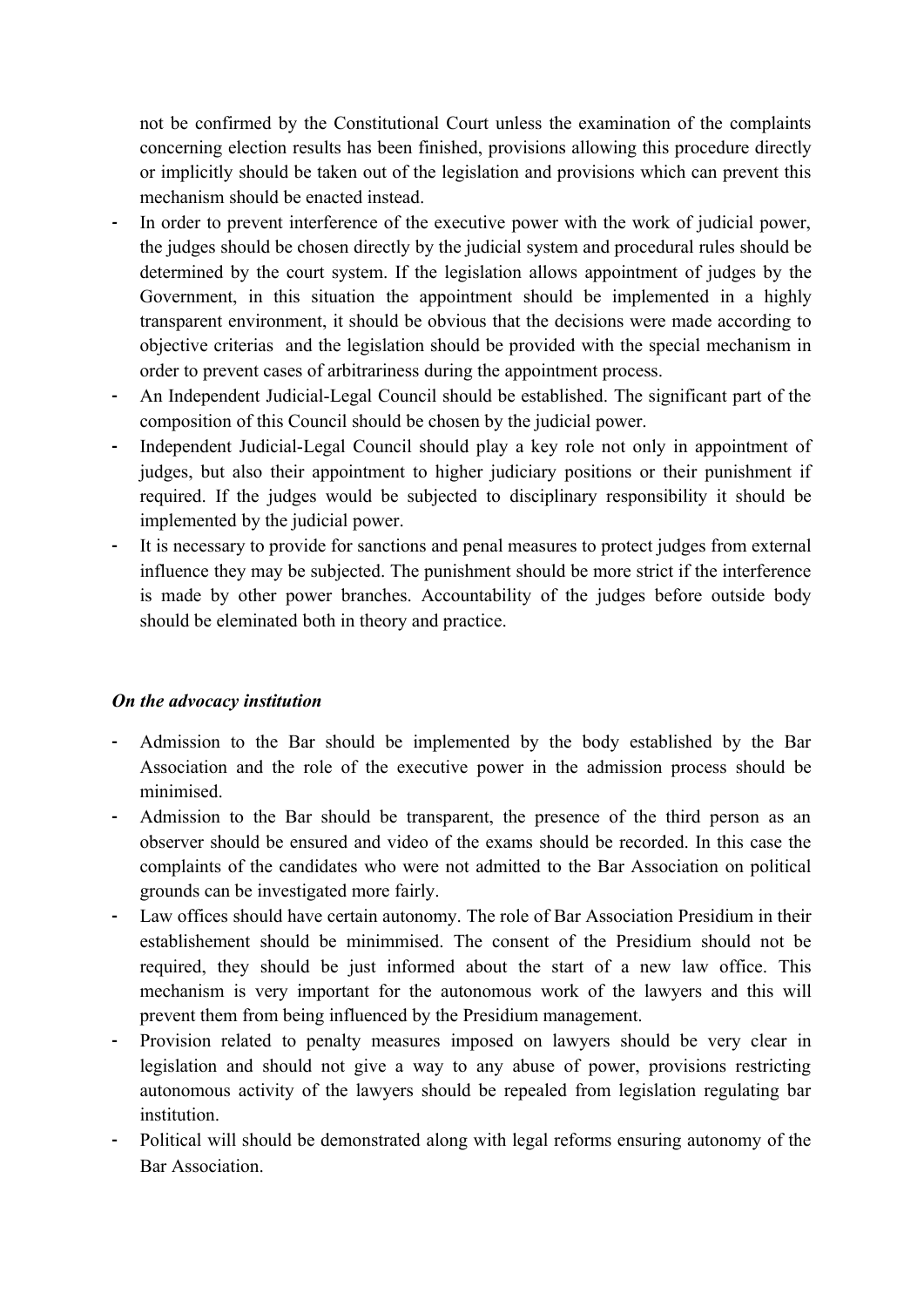## **C. Anar Mammadlı case**

## *I. Brief description*

Anar Mammadli is a well-known civil society activist and human rights defender. He is the Chairman and one of the co-founders of the Election Monitoring and Democracy Studies Centre (EMDS), a non-governmental organisation specialising in the monitoring of elections. The Centre conducted both short-term and long-term observations of the last presidential elections, held on 9 October 2013. The Centre's preliminary report concerning the results of the elections, published on 21 October 2013, concluded that the presidential elections had failed to comply with democratic standards.

On 29 October 2013 the Prosecutor General's Office instituted criminal proceedings in connection with alleged irregularities in the financial activities of the Centre and the Public Union. On 31 October 2013 a search was conducted at the Centre's office, during the course of which all the organisation's documents and electronic data storage devices were taken away by the prosecuting authorities. On 16 December 2013 the applicant was arrested and charged with illegal entrepreneurship, large-scale tax evasion and abuse of power. On the same day the prosecutor lodged a request with the Nasimi District Court seeking the applicant's detention pending trial and the court ordered the applicant's detention for a period of three months. Following a request dated 4 March 2014 from the Prosecutor General's Office for an extension of the period of the applicant's pre-trial detention, on 6 March 2014 the Nasimi District Court extended the applicant's detention pending trial by three months, until 16 June 2014. On 26 May 2014 the Baku Court of Serious Crimes found the applicant guilty on all counts and sentenced him to five and a half years' imprisonment. On 10 December 2014 Baku Court of Appeal upheld this decision. On 26 August 2015, the Supreme Court also dismissed the appeal filed against the decision of the appellate court. By the presidential pardon decree issued on 17 March 2016, Mr. Mammadli was released from serving the remainder of his sentence.

In its judgment of 19 April 2018 which became final on 19 July 2018, the Court declared that there had been a violation of Article 5  $\S$  1, 5  $\S$  4 and 18 of the Convention taken in conjunction with Article 5 of the Convention. The Court furthermore held the respondent State was to pay the applicant, EUR 20,000 (twenty thousand euros) in respect of nonpecuniary damage; EUR 2,500 (two thousand five hundred euros), in respect of costs and expenses.

## **II. Recent developments on individual measures**

The criminal case against Mr. Mammadli was instituted only a few days after the EMDS issued its preliminary report concerning the results of the 2013 presidential elections. The Court noted that facts and circumstances indicated that the actual purpose of the impugned